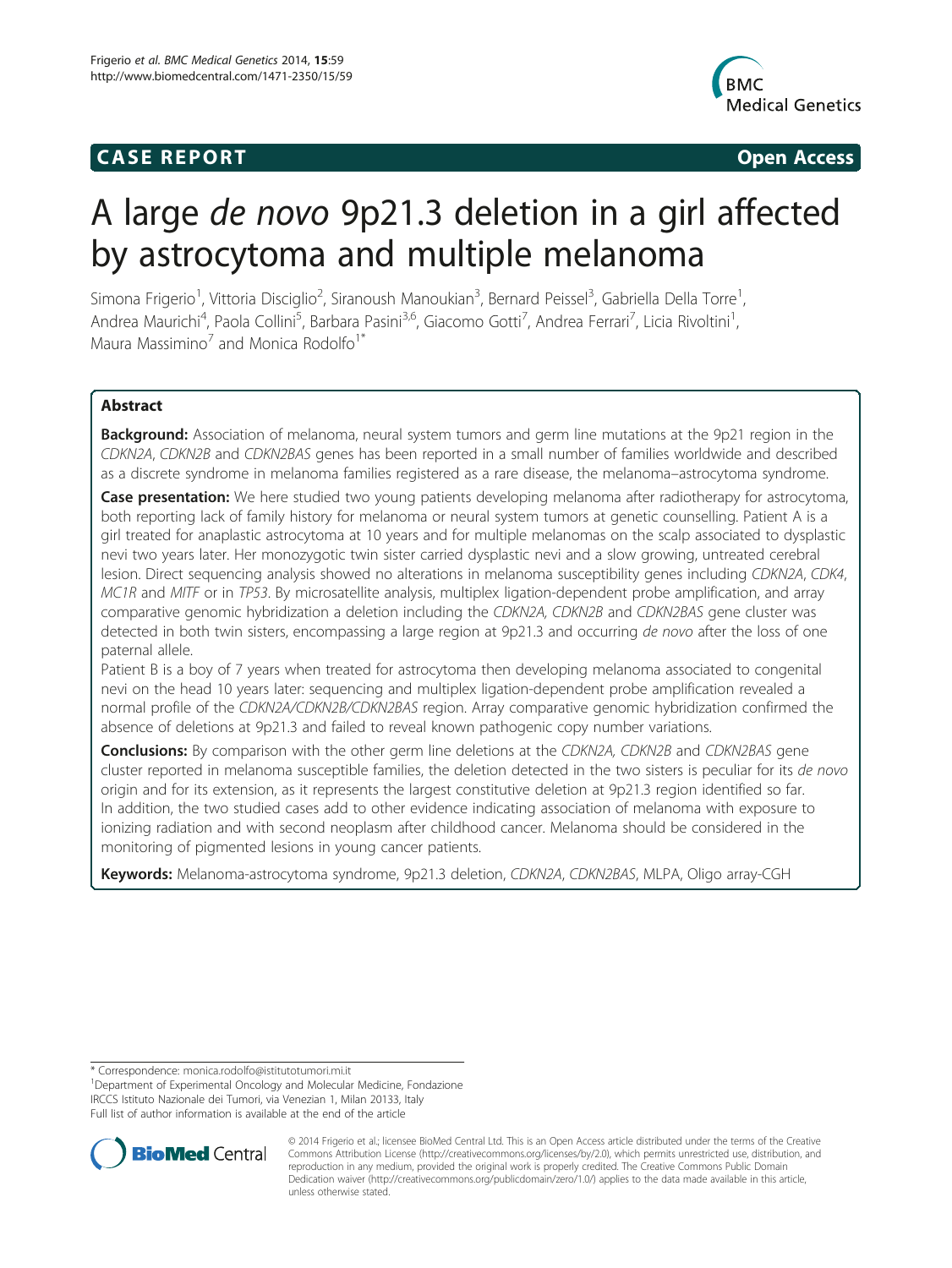# Background

The combination of melanoma and neural system tumors (NST) was described in melanoma families where the diseases occurred in different family members or concomitantly, and was registered as a rare disease, the melanoma-astrocytoma syndrome (OMIM 155755).

Three families from France, UK and USA showing association of melanoma, NST and germ line deletions of part or of the entire CDKN2A locus, as well as of CDKN2B and the non-coding CDKN2BAS genes, have been described [\[1](#page-4-0)-[3\]](#page-4-0). In other studies, families prone to melanoma and NST lacked deletions in the 9p21 region, although other altered loci causing the syndrome have not been identified [\[4-7](#page-4-0)]. Missense mutations in CDKN2A genes were also described in one French and two Italian families reporting melanoma associated with meningioma and neuroblastoma respectively [\[8,9\]](#page-4-0). The analysis of other genes located in this region, such as KLHL9 and PTPRD, failed to identify inherited mutations in melanoma and NST kindreds [[7,10](#page-4-0)].

While the genetic basis for NST remains largely unidentified [[11\]](#page-4-0), several genes associated to melanoma predisposition besides CDKN2A have been recently identified [\[12\]](#page-4-0).

In a recent study we genetically characterized a series of 21 pediatric melanoma treated at our Institute [\[13](#page-4-0)]: two cases developing melanoma after NST were studied for deletions at the 9p21 region. Here we report the results of these analyses.

# Case presentation

We report the case of a female Italian patient (A) treated for anaplastic astrocytoma (10 yr) who developed multiple melanomas on the scalp associated to dysplastic nevi two years later (Figure 1). In the following 8 years when she was followed clinically at our Institute, she developed 10 melanomas on the head, neck, trunk and leg. She also developed neurotechoma (8 yr) and neurofibroma (18 yr). A tectal mesencephalic lesion growing along 10 years and producing hydrocephalus was the final reason for her death (20 yr). Her monozygotic twin sister (TS) carried dysplastic nevi and a slow growing, untreated cerebral lesion at parietal cortex (22 yr). The pedigree profile at genetic counselling lacked neoplastic diseases in the maternal lineage while in the paternal lineage an uncle and his son had unspecified neoplastic disease.

The sequencing analysis showed wild type sequences for CDKN2A, CDK4, and MC1R; in addition, TP53 mutations and the MITF E318K variant identified in familial melanoma [[14,15\]](#page-4-0) were not found (data not shown) (see Additional file [1:](#page-3-0) Methods). The allele status of microsatellite markers in the CDKN2A gene region was analyzed in patient A, her parents and TS (see Additional file [2](#page-3-0): Table S1). For the markers D9S974, D9S942, D9S1748 and D9S1749 a single peak was detected for the patient and the TS, while for the parents two alleles with at least one allele of the same size were shown. For each marker, the allele found had the same size of one of the maternal allele (see Additional file [3:](#page-3-0) Figure S1) indicating the occurrence of a deletion in the CDKN2A locus in the paternal allele.

Multiplex Ligation-dependent Probe Amplification (MLPA) showed hemizygosity of CDKN2A-CDKN2B gene region for patient A and TS, and normal profiles for the parents (see Additional file [4](#page-3-0): Figure S2), supporting a de novo origin. The analysis of metaphase chromosomes from EBV-immortalized lymphocytes by FISH hybridization using as probe the C5 cosmid spanning about 50 kb of the chromosomal region from CDKN2A to CDKN2B genes further confirmed the deletion in the two sisters (data not shown). Oligo array-comparative genomic hybridization (aCGH) analysis was performed to confirm MLPA results and to better define the deletion breakpoints. The analysis of ratio profiles revealed for patient A and TS a deletion at the 9p21.3 chromosomal region of approximately 2,135 Mb including part of the CDKN2BAS

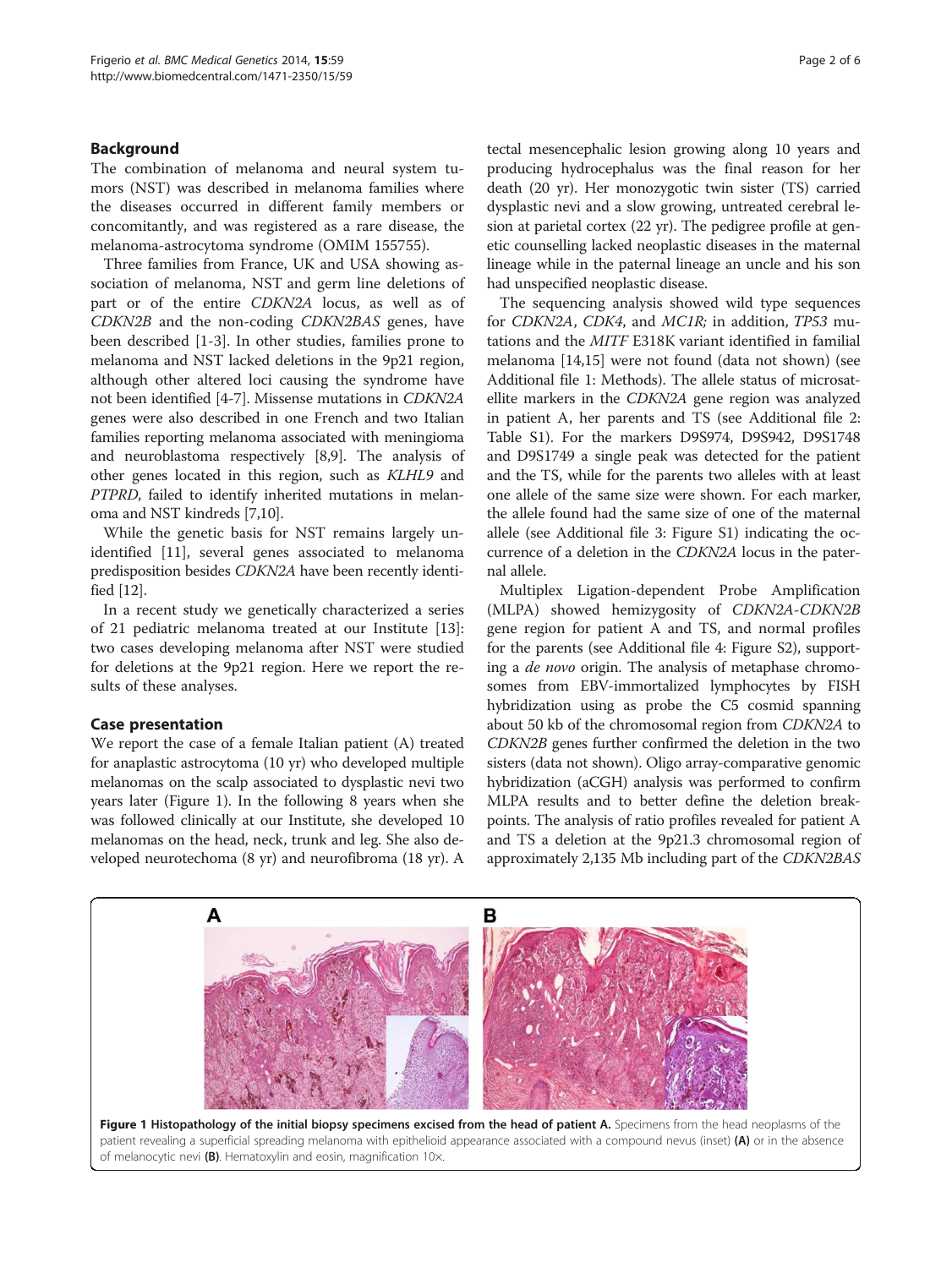<span id="page-2-0"></span>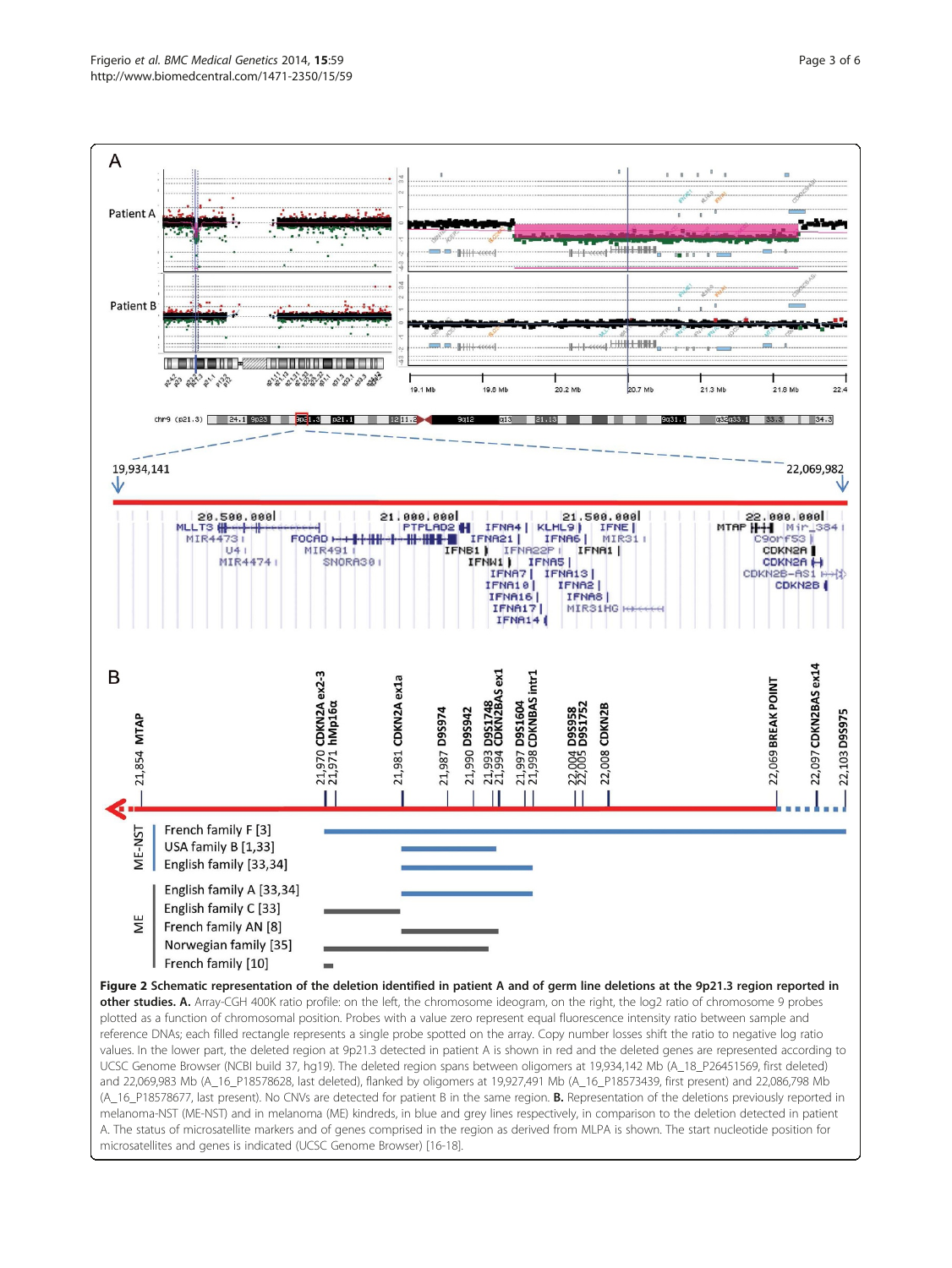<span id="page-3-0"></span>gene, CDKN2B, CDKN2A, MTAP, MIR31, the IFNA gene cluster, KLHL9, IFNW1, IFNB1, PTPLAD2, FOCAD, MIR491, SNORA30, MLLT3, MIR4473 and MIR4474 (Figure [2](#page-2-0)A).

The second case studied, patient B, is a boy developing melanoma associated to congenital nevi on the head (17 yr) after astrocytoma (7 yr). Five years later he developed fatal pleuric rhabdomyosarcoma. His pedigree lacked neoplastic diseases. No alterations were revealed by sequence analysis in CDKN2A gene except for the rs3814960 and rs11515 variants in the 3′UTR and 5′UTR regions, which are rather common single nucleotide polymorphisms (SNPs) in melanoma patients [[19](#page-5-0)]. In addition, he carried wild type CDK4, MC1R and MITF genes, and a normal profile of the CDKN2A-CDKN2B region was shown by MLPA. aCGH analysis showed a normal ratio profile at the 9p21.3 region (Figure [2](#page-2-0)A) and revealed copy number gains on 4p14 and 6q24.3 of uncertain clinical significance, which deserve further studies and analyses in other patients with similar diseases (see Additional file [5](#page-4-0): Table S2).

# Conclusions

Germ line mutations at CDKN2A locus are generally inherited founder mutations having a common ancestral origin, while de novo mutations appear to be exceedingly rare events [\[20](#page-5-0)], thus marking a peculiarity in the genetic of patient A. Although the precise endpoints of the deletion were not determined here, by aCGH it was shown to span from 19,934,142 to 22,069,983 Mb, thus being larger than those previously mapped by Pasmant [\[3](#page-4-0)]. In fact, in addition to the CDKN2A/CDKN2B/CDKN2BAS gene cluster, the deletion extends in the telomeric end to comprise a large region up to the MLLT3 gene.

Similarly to the other deletions detected in association with melanoma and NST, the deleted region includes part of the CDKN2BAS gene, which on the contrary is not always included in the deletions occurring in melanoma kindreds lacking NST, as schematized in Figure [2B](#page-2-0). CDKN2BAS gene, or ANRIL (antisense non-coding RNA in the INK4 locus), consists of 19 exons spanning a region of 126.3 kb located within the CDKN2B-CDKN2A gene cluster, and is transcribed in the antisense orientation in a long non-coding RNA involved in epigenetic silencing of CDKN2B-CDKN2A locus by polycomb repressive complexes [[21](#page-5-0)]. Genome-wide association studies have identified SNPs in CDKN2BAS associated with susceptibility to NST as well as to melanoma [\[22,23\]](#page-5-0); interestingly, CDKN2BAS has been identified as a risk locus also for other cancers and diseases [\[24](#page-5-0)]. Among the other genes comprised in the deleted region, FOCAD has been shown deleted in glioma tumors [[25](#page-5-0)]. Furthermore, in patient B, CGH analysis showed copy number gains on 4p14 and 6q24.3 chromosomal regions involving TCF25 and KLF3 genes respectively, which encode for transcription factors,

representing potential candidates for further studies. In fact, TCF25, has been involved in embryonic development expressed in brain [\[26\]](#page-5-0), and KLF3, has been reported to show rearrangements in different cancer types [\[27\]](#page-5-0).

Our study shows that 9p21.3 deletion is neither necessary nor sufficient for the NST-melanoma syndrome. Of note, both patients developed melanoma on their head after radiotherapy for astrocytoma, thus adding to other evidence suggesting association of melanoma with exposure to ionizing radiation [\[28](#page-5-0)-[32](#page-5-0)]; in addition, the TS of patient A, who was not treated for NST, did not develop melanoma, although she carried an identical 9p21.3 deletion (see Additional file [6:](#page-4-0) Figure S3). It results that young cancer patients treated with radiotherapy should be considered at risk for developing melanoma and their pigmented lesions should be carefully monitored by expert clinicians. In fact, although melanoma is a rare disease in the healthy childhood population, it occurs more frequently as second malignant neoplasm after childhood cancer [\[33](#page-5-0)] and should be closely monitored by regularly screen in the follow-up of survivors, which have an approximate 2.5-fold increased risk of melanoma [[34\]](#page-5-0). Furthermore, children with genetic syndromes may have unique pathophysiologies that necessitate careful evaluation and follow-up of skin alterations, since often dermatologists find unusual and atypical correspondences between clinic and dermoscopic parameters and the histological ones [\[35\]](#page-5-0). A multifaceted approach including a thorough clinical history, visual examination and dermoscopic evaluation of suspicious skin lesions is recommended to increase the sensitivity and specificity for diagnosing melanoma in these young patients.

### Consent

Written informed consent was obtained from the patients' parents for genetic counselling, DNA analyses, scientific research and study purposes for all family members. The consent form was approved by the local ethical committee (Comitato Etico Centrale IRCCS Lombardia). A copy of the written consent is available for review by the Editor of this journal.

# Additional files

#### [Additional file 1:](http://www.biomedcentral.com/content/supplementary/1471-2350-15-59-S1.pdf) Methods.

[Additional file 2: Table S1.](http://www.biomedcentral.com/content/supplementary/1471-2350-15-59-S2.pdf) Primers of the microsatellite markers used in the study. Start and end positions are reported according to UCSC Genome Browser (NCBI Build 37, hg19).

[Additional file 3: Figure S1.](http://www.biomedcentral.com/content/supplementary/1471-2350-15-59-S3.pdf) Microsatellite analysis revealing loss of the paternal allele in patient A and TS. Homozygosity or hemizygosity at microsatellite loci was analyzed by PCR and amplification products analyzed with the ABI Prism Peak Scanner Software.

[Additional file 4: Figure S2.](http://www.biomedcentral.com/content/supplementary/1471-2350-15-59-S4.pdf) Results of MLPA of the 9p region in patient A, TS and parents. Results obtained with MLPA arrays for the 9p21 region ordered according to the genomic location of the probes.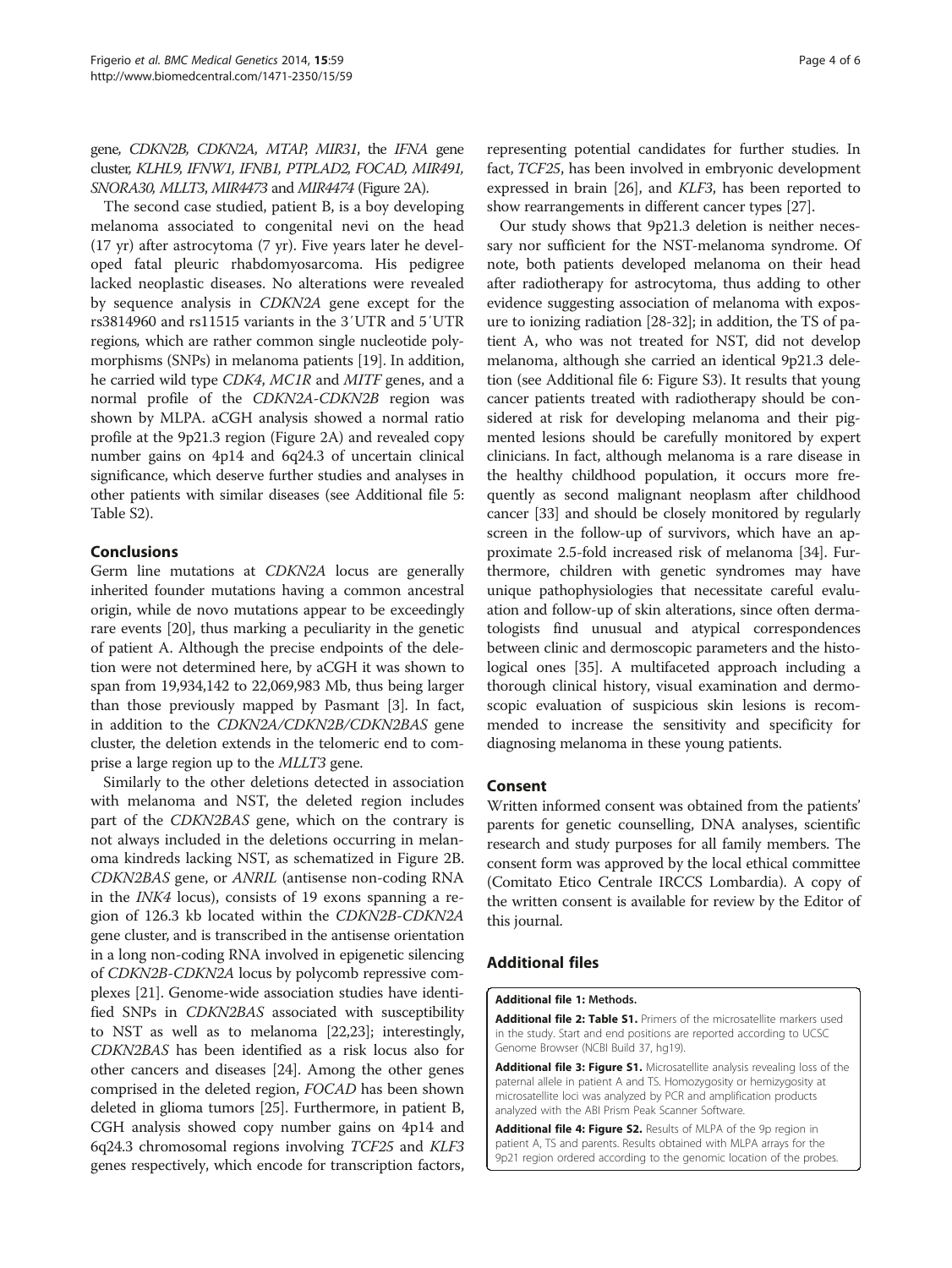<span id="page-4-0"></span>Gene dosage quotients for the 41 probes and relative ID numbers are shown, for patient A and TS in full bars, and for parents in empty bars. The deletion detected in the two sisters extends from CDKN2B to MLLT3 genes, and includes CDKN2A, MTAP, IFNA1, KLH9, IFNW1, and IFNB1 genes; in contrast, ELAV2 and TEK centromeric to CDKN2B and GLDC and DOCK8 telomeric to MLLT3 showed normal gene dosage quotients indicating retention of both gene copies.

[Additional file 5: Table S2.](http://www.biomedcentral.com/content/supplementary/1471-2350-15-59-S5.pdf) List of chromosomal aberrations detected by aCGH (400K) in patient B not reported in the Database of Genomic Variants [\(http://dgv.tcag.ca/dgv/app/home?ref=GRCh37/hg19](http://dgv.tcag.ca/dgv/app/home?ref=GRCh37/hg19)). CNVs in non coding regions were detected on 7p12.3, 7q11.22, 19q13.11 chromosomal regions. A large region on 14q11.2 contains genes poorly characterize functionally. CNVs on 4p14 and 16q24.3 involve genes of potential interest since they have been involved in the regulation of cell growth and death.

[Additional file 6: Figure S3.](http://www.biomedcentral.com/content/supplementary/1471-2350-15-59-S6.pdf) Results of array-CGH of the 9p21.3 region in patient A and her twin sister. aCGH analysis showed an identical 9p21.3 deletion of  $\sim$  2,135 Mb.

#### Abbreviations

NST: Neural system tumor; MLPA: Multiplex ligation-dependent probe amplification; TS: Twin sister; SNP: Single nucleotide polymorphism; aCGH: array Comparative Genomic Hybridization; CNV: Copy number variation.

#### Competing interests

The authors declare that they have no competing interests.

#### Authors' contributions

SF carried out the PCR amplifications, sequencing studies, MLPA and microsatellite analyses and helped to draft the manuscript. VD carried out array-CGH, the analysis of the results and helped to write the final manuscript. AM and PC carried out the clinical and the pathologic analyses and helped to draft the manuscript. SM, BP and PP the genetic counselling and helped to draft the manuscript. GDT designed the study and the genetic analysis. GG, AF and MM conceived of the study, and participated in its design and coordination and helped to draft the manuscript. MR and LR designed the study, defined the results and finalized the manuscript. All authors read and approved the final manuscript.

#### Acknowledgements

This work was supported by a grant from the Ministry of Health and by the Italian Association for Cancer Research (AIRC).

#### Author details

<sup>1</sup>Department of Experimental Oncology and Molecular Medicine, Fondazione IRCCS Istituto Nazionale dei Tumori, via Venezian 1, Milan 20133, Italy. 2 Department of Experimental Oncology and Molecular Medicine, Functional Genomics and Bioinformatics Core Facility, Fondazione IRCCS Istituto Nazionale dei Tumori, via Venezian 1, Milan 20133, Italy. <sup>3</sup>Unit of Medical Genetics, Department of Preventive and Predictive Medicine, Fondazione IRCCS Istituto Nazionale dei Tumori, Milan, Italy. <sup>4</sup>Unit of Melanoma and Sarcoma, Department of Surgery, Fondazione IRCCS Istituto Nazionale dei Tumori, Milan, Italy. <sup>5</sup>Department of Pathology, Fondazione IRCCS Istituto Nazionale dei Tumori, Milan, Italy. <sup>6</sup>Current address: Department of Medical Science, University of Turin, Turin, Italy. <sup>7</sup>Pediatric Unit, Fondazione IRCCS Istituto Nazionale dei Tumori, Milan, Italy.

#### Received: 11 October 2013 Accepted: 5 May 2014 Published: 17 May 2014

#### References

- 1. Bahuau M, Vidaud D, Jenkins RB, Bieche I, Kimmel DW, Assouline B, Smith JS, Alderete B, Cayuela JM, Harpey JP, Caille B, Vidaud M: Germ-line deletion involving the INK4 locus in familial proneness to melanoma and nervous system tumours. Cancer Res 1998, 58:2298–2303.
- 2. Randerson-Moor J, Kukalizch K, Bishop TD: Melanoma-Astrocytoma syndrome. Atlas Genet Cytogenet Oncol Haematol 2006, 10:288–291.
- 3. Pasmant E, Laurendeau I, Héron D, Vidaud M, Vidaud D, Bièche I: Characterization of a germ-line deletion, including the entire INK4/ARF locus, in a melanoma-neural system tumor family: identification of
- 4. Nielsen K, Ingvar C, Måsbäck A, Westerdahl J, Borg A, Sandberg T, Jonsson N, Nagel J, Olsson H: Melanoma and nonmelanoma skin cancer in patients with multiple tumours–evidence for new syndromes in a population-based study. Br J Dermatol 2004, 150:531–536.
- 5. Marian C, Scope A, Laud K, Friedman E, Pavlotsky F, Yakobson E, Bressac-de Paillerets B, Azizi E: Search for germline alterations in CDKN2A/ARF and CDK4 of 42 Jewish melanoma families with or without neural system tumours. Br J Cancer 2005, 92:2278–2285.
- 6. Goldstein AM, Chan M, Harland M, Gillanders EM, Hayward NK, Avril MF, Azizi E, Bianchi-Scarra G, Bishop DT, Bressac-de Paillerets B, Bruno W, Calista D, Cannon Albright LA, Demenais F, Elder DE, Ghiorzo P, Gruis NA, Hansson J, Hogg D, Holland EA, Kanetsky PA, Kefford RF, Landi MT, Lang J, Leachman SA, Mackie RM, Magnusson V, Mann GJ, Niendorf K, Newton Bishop J, et al: High-risk melanoma susceptibility genes and pancreatic cancer, neural system tumors, and uveal melanoma across GenoMEL. Cancer Res 2006, 66:9818–9828.
- 7. Solomon DA, Kim JS, Yang XR, Tucker MA, Goldstein AM, Samuels Y, Waldman T: Lack of inherited mutations of PTPRD in familial melanoma and melanoma-astrocytoma syndrome. Pigment Cell Melanoma Res 2009, 22:489–491.
- 8. Laud K, Marian C, Avril MF, Barrois M, Chompret A, Goldstein AM, Tucker MA, Clark PA, Peters G, Chaudru V, Demenais F, Spatz A, Smith MW, Lenoir GM, Bressac-de Paillerets B, French Hereditary Melanoma Study Group: Comprehensive analysis of CDKN2A (p16INK4A/p14ARF) and CDKN2B genes in 53 melanoma index cases considered to be at heightened risk of melanoma. J Med Genet 2006, 43:39–47.
- 9. Ghiorzo P, Gargiulo S, Pastorino L, Nasti S, Cusano R, Bruno W, Gliori S, Sertoli MR, Burroni A, Savarino V, Gensini F, Sestini R, Queirolo P, Goldstein AM, Scarrà GB: Impact of E27X, a novel CDKN2A germ line mutation, on p16 and p14ARF expression in Italian melanoma families displaying pancreatic cancer and neuroblastoma. Hum Mol Genet 2006, 15:2682-2689
- 10. Lesueur F, de Lichy M, Barrois M, Durand G, Bombled J, Avril MF, Chompret A, Boitier F, Lenoir GM, French Familial Melanoma Study Group, Bressac-de Paillerets B, Baccard M, Bachollet B, Berthet P, Bonadona V, Bonnetblanc JM, Caron O, Chevrant-Breton J, Cuny JF, Dalle S, Delaunay M, Demange L, De Quatrebarbes J, Doré JF, Frénay M, Fricker JP, Gauthier-Villars M, Gesta P, Giraud S, Gorry P, et al: The contribution of large genomic deletions at the CDKN2A locus to the burden of familial melanoma. Br J Cancer 2008, 99:364–370.
- 11. Andersson U, Wibom C, Cederquist K, Aradottir S, Borg A, Armstrong GN, Shete S, Lau CC, Bainbridge MN, Claus EB, Barnholtz-Sloan J, Lai R, Il'yasova D, Houlston RS, Schildkraut J, Bernstein JL, Olson SH, Jenkins RB, Lachance DH, Wrensch M, Davis FG, Merrell R, Johansen C, Sadetzki S, The Gliogene Consortium, Bondy ML, Melin BS: Germline rearrangements in families with strong family history of glioma and malignant melanoma, colon, and breast cancer. Neuro Oncol 2014, in press.
- 12. Hill VK1, Gartner JJ, Samuels Y, Goldstein AM: The genetics of melanoma: recent advances. Annu Rev Genomics Hum Genet 2013, 14:257–279.
- 13. Daniotti M, Ferrari A, Frigerio S, Casieri P, Miselli F, Zucca E, Collini P, Della Torre G, Manoukian S, Peissel B, Bono A, Santinami M, Parmiani G, Rivoltini L, Pilotti S, Rodolfo M: Cutaneous melanoma in childhood and adolescence shows frequent loss of INK4A and gain of KIT. J Invest Dermatol 2009, 129:1759–1768.
- 14. Yokoyama S, Woods SL, Boyle GM, Aoude LG, MacGregor S, Zismann V, Gartside M, Cust AE, Haq R, Harland M, Taylor JC, Duffy DL, Holohan K, Dutton-Regester K, Palmer JM, Bonazzi V, Stark MS, Symmons J, Law MH, Schmidt C, Lanagan C, O'Connor L, Holland EA, Schmid H, Maskiell JA, Jetann J, Ferguson M, Jenkins MA, Kefford RF, Giles GG, et al: A novel recurrent mutation in MITF predisposes to familial and sporadic melanoma. Nature 2011, 480:99–103.
- 15. Ghiorzo P, Pastorino L, Queirolo P, Bruno W, Tibiletti MG, Nasti S, Andreotti V, Genoa Pancreatic Cancer Study Group, Paillerets BB, Bianchi Scarrà G: Prevalence of the E318K MITF germline mutation in Italian melanoma patients: associations with histological subtypes and family cancer .<br>**history.** Pigment Cell Melanoma Res 2013, **26:**259–262.
- 16. Mistry SH, Taylor C, Randerson-Moor JA, Harland M, Turner F, Barrett JH, Whitaker L, Jenkins RB, Knowles MA, Bishop JA, Bishop DT: Prevalence of 9p21 deletions in UK melanoma families. Genes Chromosomes Cancer 2005, 44:292–300.